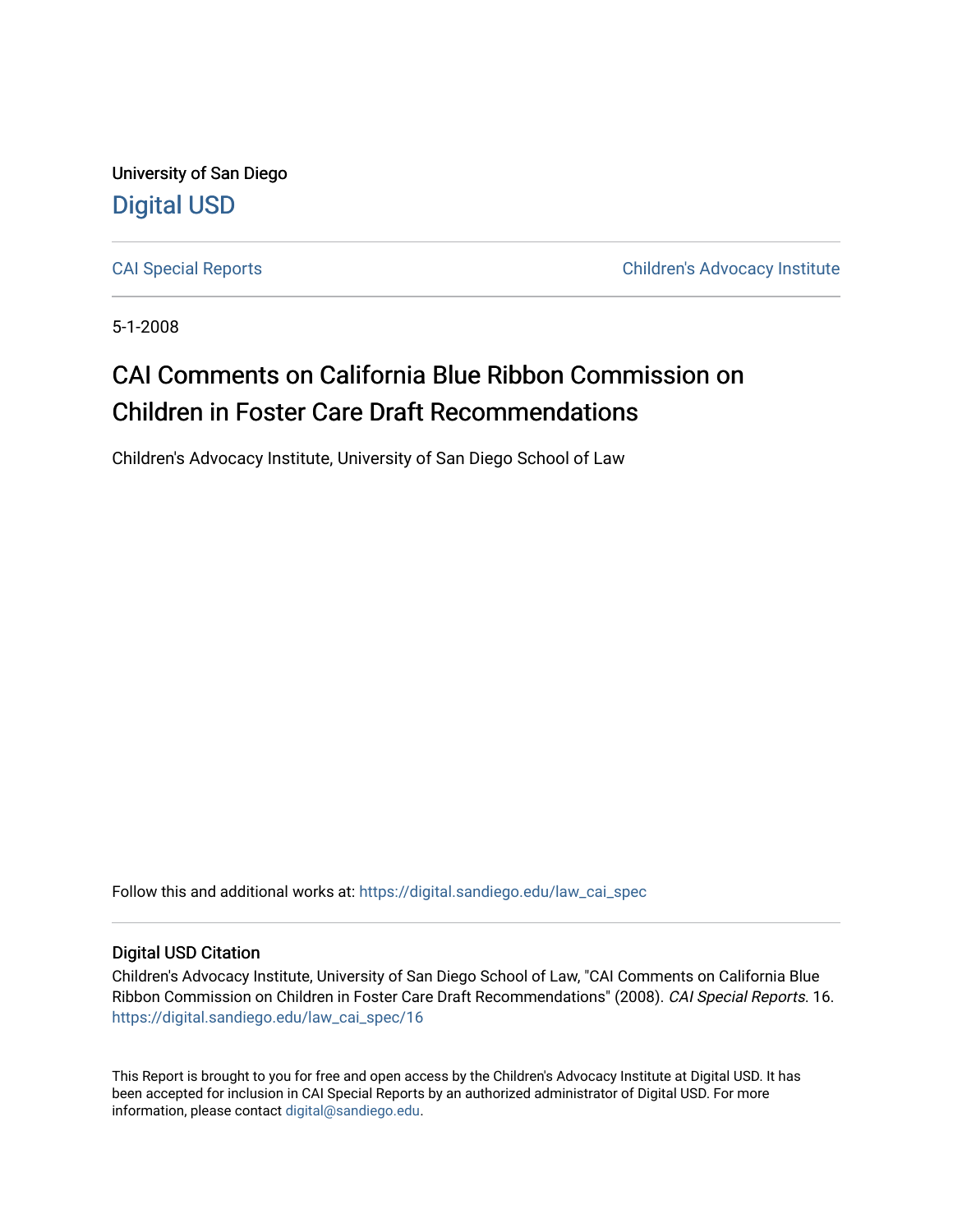

**Children's Advocacy Institute**

**Executive Director** Robert C. Fellmeth

**Council For Children** Gary F. Redenbacher Council Chair Gary Richwald, M.D., M.P.H. Council Vice-Chair Robert L. Black, M.D . John M. Goldenring, M.D., M.P.H. Hon. Jan I. Goldsmith Louise Horvitz, M.S.W ., Psy.D . Hon. Leon S. Kaplan James B. McKenna Thomas A. Papageorge Blair L. Sadler Gloria Perez Samson Alan Shum acher, M.D . Owen Smith

**Emeritus Mem bers** Birt Harvey, M.D . Paul A. Peterson

University of San Diego School of Law 5998 Alcalá Park San Diego, CA 92110 (619) 260-4806 (619) 260-4753 (Fax)

717 K Street Suite 509 Sacramento, CA 95814 (916) 444-3875 (916) 444-6611 (Fax)

Reply to: G San Diego G Sacramento

www.caichildlaw.org



### **COMMENTS OF THE CHILDREN'S ADVOCACY INSTITUTE ON THE DRAFT RECOMMENDATIONS OF THE CALIFORNIA BLUE RIBBON COMMISSION ON CHILDREN IN FOSTER CARE**

*The Role of the Courts in Improving the Lives of Children and Families*

May 13, 2008

The Children's Advocacy Institute (CAI) is an academic center and statewide advocacy law firm for children based at the University of San Diego School of Law. Founded by Professor Robert C. Fellmeth in 1989, CAI trains law students in child advocacy skills and since 1992 has operated a clinic representing abused and neglected children in juvenile dependency court. CAI convenes the Children's Advocates Roundtable in Sacramento (which includes over three hundred organizations with an interest in child-related policy), sponsors proposed legislation, publishes the *California Children's Regulatory Law Reporter*, and conducts research and issues reports. Two of those studies over the last 18 months have focused on foster children (see *They Deserve a Family – Higher Rates for Family Foster Care Could Lead to Better Outcomes, Including More Adoptions for Foster Children* (May 2007) and *Expanding Transitional Services for Emancipating Foster Youth – An Investment in California's Tomorrow* (January 2007), both available at [www.caichildlaw.org](http://www.caichildlaw.org)). CAI currently has a grant from the Governor's Office of Emergency Services to train new dependency court attorneys for California under the federal Children's Justice Act. Professor Fellmeth is the author of the law text *Child Rights and Remedies* and serves as Vice-Chair of the National Association of Counsel for Children and as counsel to the Board of Voices for America's Children.

CAI endorses the proposed recommendations of the Blue Ribbon Commission. The four listed recommendations, including their respective subparts, are balanced, well-reasoned and supported by the evidence known to CAI concerning the status and needs of foster children. We ask that the following specific recommendations be added to the extent draft. These additions are commended by our own studies and experience in serving as counsel and advocates for the children who here are the subject of concern. Finally, we discuss a source of potential funding for some of the reforms as currently listed and as we would supplement.

#### **Main Recommendation 1: Reasonable Efforts to Prevent Removal and Achieve Permanence**

The Commission sensibly begins with issues surrounding removal and permanence. Child advocates generally support the Commission's hope for fewer removals (and perhaps more effective "family preservation" strategies) and share its clear preference of permanent new families for those who are removed and lose their original parents.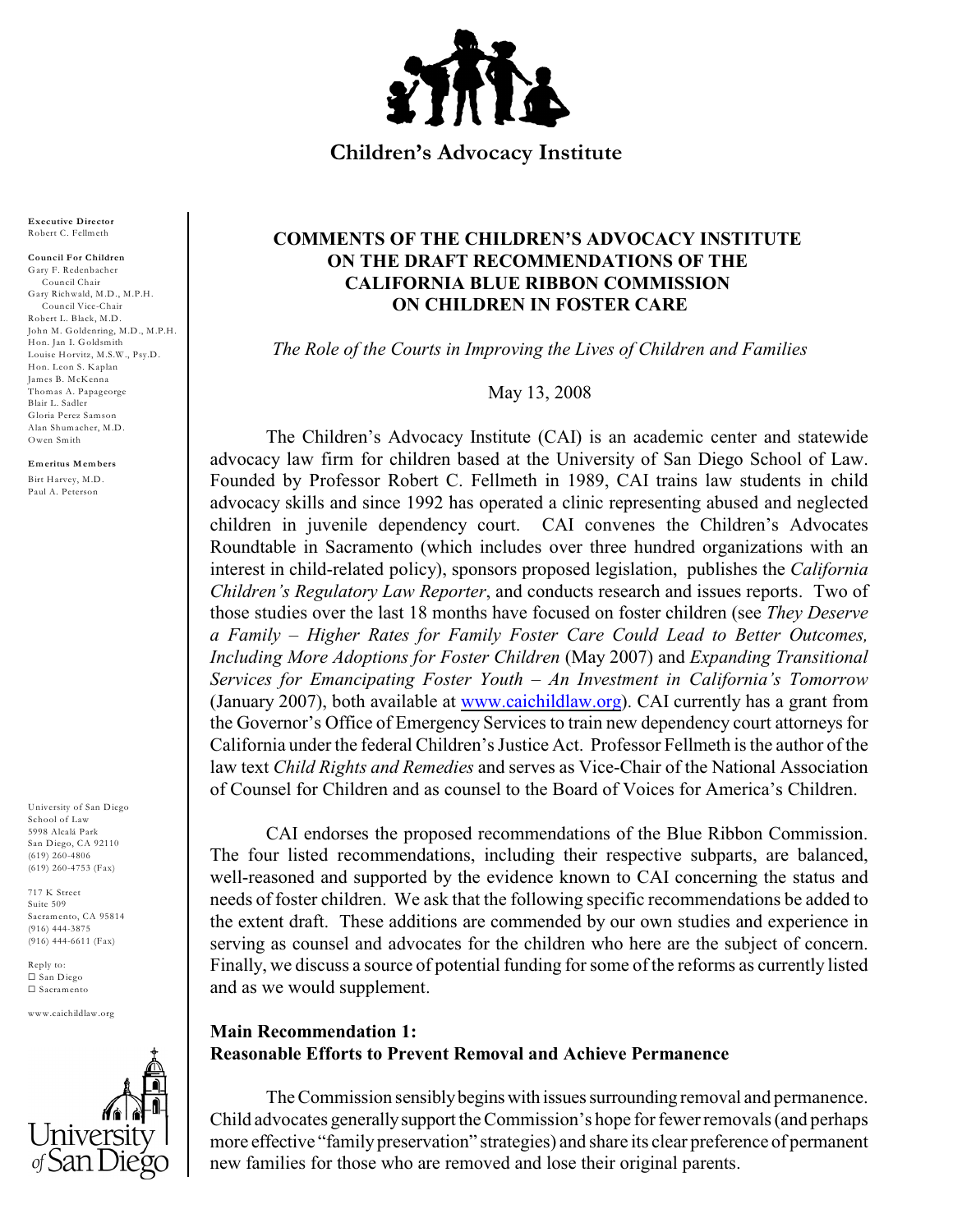The recommendations on these subjects have merit. But CAI would ask that some attention be paid to prevention at earlier points of intervention. We therefore suggest three underlying dynamics related to increased mandated child abuse/neglect reports that are not address by the Commission but may warrant consideration.

We also discuss below two major recommendations on achieving the permanence goal of the Commission, one commending direct support for a compensation design that produces increased family foster care supply and quality – the source of critical and successful adoptions and permanence for these children. And authority for courts to appoint "transition guardians" for children after they emancipate – guardianships not over the youth, but over a fund comparable to amounts given by private parents, to achieve self-sufficiency under a plan customized to and optimally assisting each child.

### **A. Prevention**

The recommendations begin with current foster child caseloads. Policies that might ameliorate current influx mayappear to be beyond the jurisdiction of the court and this Commission. But the Greek definition of a "professional" implies a person who essentially seeks the elimination of the need for his services. And there are no services more desirably eliminated than those interposed for parental unfitness and child abuse and deprivation. Accordingly, we discuss briefly those addressable factors that relate to the inflow of foster children. Whether the Commission believes they fall within its jurisdiction or not, CAI believes that no examination of a continuing area of societal deficiency is complete without some discussion of cause and prevention. We identify three underlying factors appropriate for Commission comment and suggest specific recommendations for the Commission's adoption.

### **1. Unwed Births**

The correlation between child neglect and (a) unintended children and (b) child poverty is inescapable for anyone familiar with the foster children of California. The correlation between both of these contributing demographics and unwed births is self-evident. The unwed birth rate has risen from 8% a generation ago to 30% during the 1990s, to 37% today. And the rate among the African-American and, increasingly, Hispanic communities is alarming, with 70% and 45% of these children suffering from the absence of secure, committed fathers and dependent on economically challenged mothers. Optimally, each child starts with two committed parents. Perhaps death or divorce at some point create a need for compelled contribution and outside help, but creating a child is the product of human volition. Can we not agree that a child has a right to an initial commitment – a right to at least be intended by two adults?

Both genders are to blame. Both eschew birth control. Both fail to make the more basic commitment warranted by the miracle of child creation and birth. We consistently see females becoming pregnant with a second child who will enter the system, then a third, then a fourth, then a fifth. We had a case this month with one woman contributing eight sequential children. Do we not have, at some point, an obligation to do something? Nor are these births immaculate conceptions. Indeed, males are particularly deficient in commitment and responsibility. The fate of their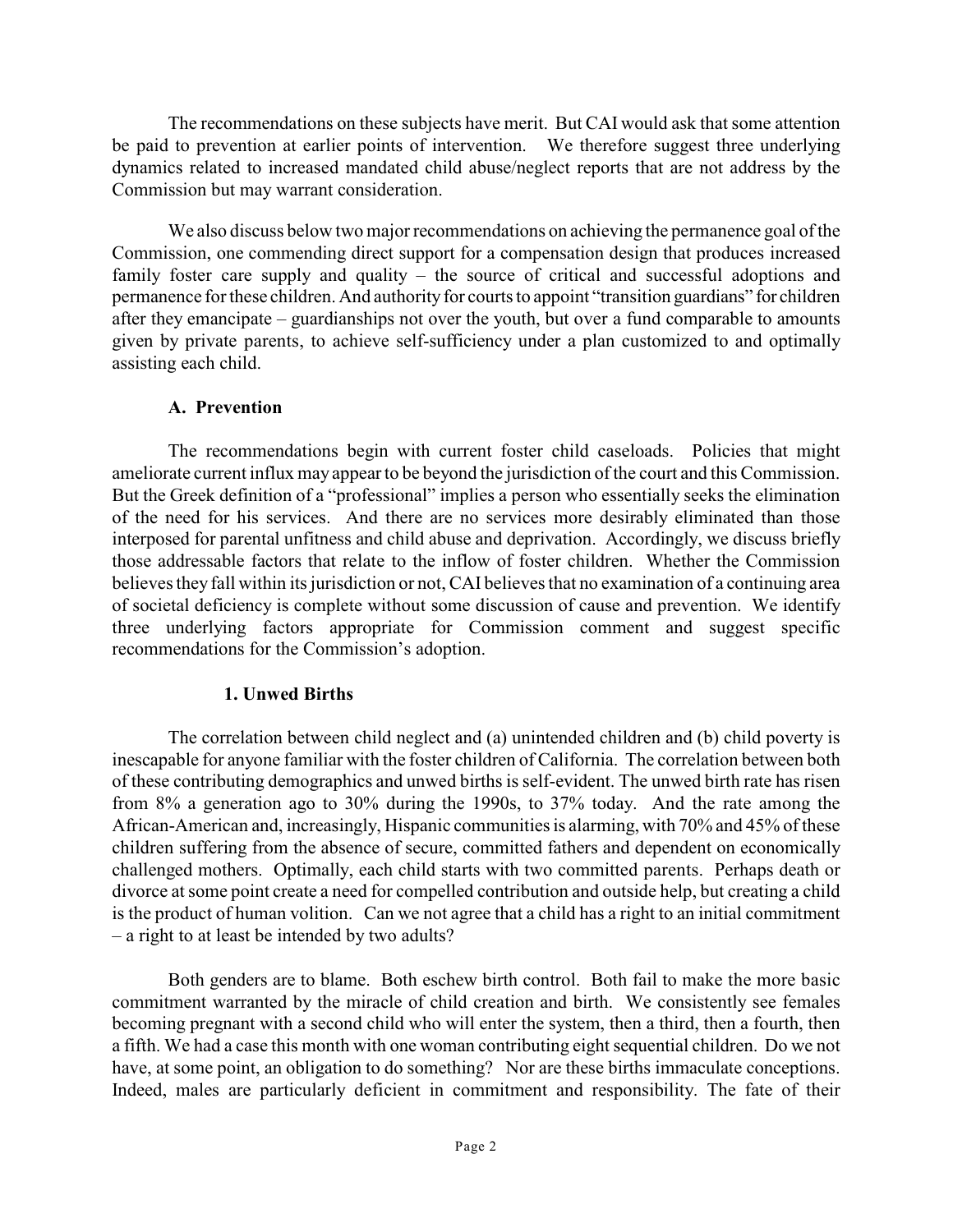abandoned children is one of common poverty, and often extreme poverty as welfare reform has limited public support for single mothers. At one time, AFDC-FG paid to the federal poverty line for such families. Currently, the successor Temporary Aid for Needy Families (TANF) pays less than half of that poverty line, and has been in decline for 15 years. And that is a poverty line that is deficient in amount, particularly for a high-rent state such as California. The children living in single parent female headed households do not enjoy 80% of the family income in married-couple households, not 50% — but about 20%. And child support collection from absent biological fathers does not reach \$65 per month per child – less than 10% of out-of-pocket costs. 1

It is well past time to begin the detailed study and open discussion of this factor, and of the corollary exacerbation of our society's hypocritical attitude toward birth control, the failure of child support collection, and the collapsing public safety net for children. Therefore, CAI respectfully requests the Commission add a recommendation that:

i *The Judicial Council and the state Department of Social Services work together to urge Congress, the state Legislature, and state and local agencies to engage in detailed study of the correlation between unwed births and child maltreatment. Any such study should include a close look at birth control, child support collection, and the collapsing public safety net for children.*

## **2. Parenting Education**

One of the models for child abuse/neglect prevention long championed by child advocates is the "Hawaii Model." Under its provisions, births are screened for likely parental neglect or skills shortfall – and the social workers or nurses are then dispatched into the homes of new parents to help teach them basic parenting skills. This strategy has won strong support from child advocates and has been adapted to other jurisdictions. The Commission has adopted some of the movement toward what is termed "family preservation" where rather than removing children, problem families are assisted in situ. In fact, we commend the Commission's recommendation that "the Judicial Council work with state and federal leaders to allow greater flexibility in the use of federal funding for preventive services" (Draft Recommendation 1A).

However, as currently employed, the family preservation model is limited and costly. There is a reason why "home visits" are not a part of common medical service delivery. The question is thusly properly posed: most children will become parents, why are they not instructed in the basics when we have them all in front of us – in public schools? Why is knowledge about child birth, child development and effective parenting not a part of our educational commitment to future generations? How is it less important than Trigonometry? Should not our future parents know about everything from how to prevent child conception to the impact of prenatal contamination of the fetus, to prevention of SIDS, the weakness of infant necks and shaken baby danger, to the danger of leaving kids sitting in car seats with sun heating consequences, to their nutritional needs at various ages, to the obligation of biological fathers to provide 18 years of child support? Are these not the most

For detailed citations to existing literature concerning unwed births and child poverty, see Fellmeth, *California* <sup>1</sup> *Children's Budget 2004-05*, Chapter 2 at www.caichildlaw.org.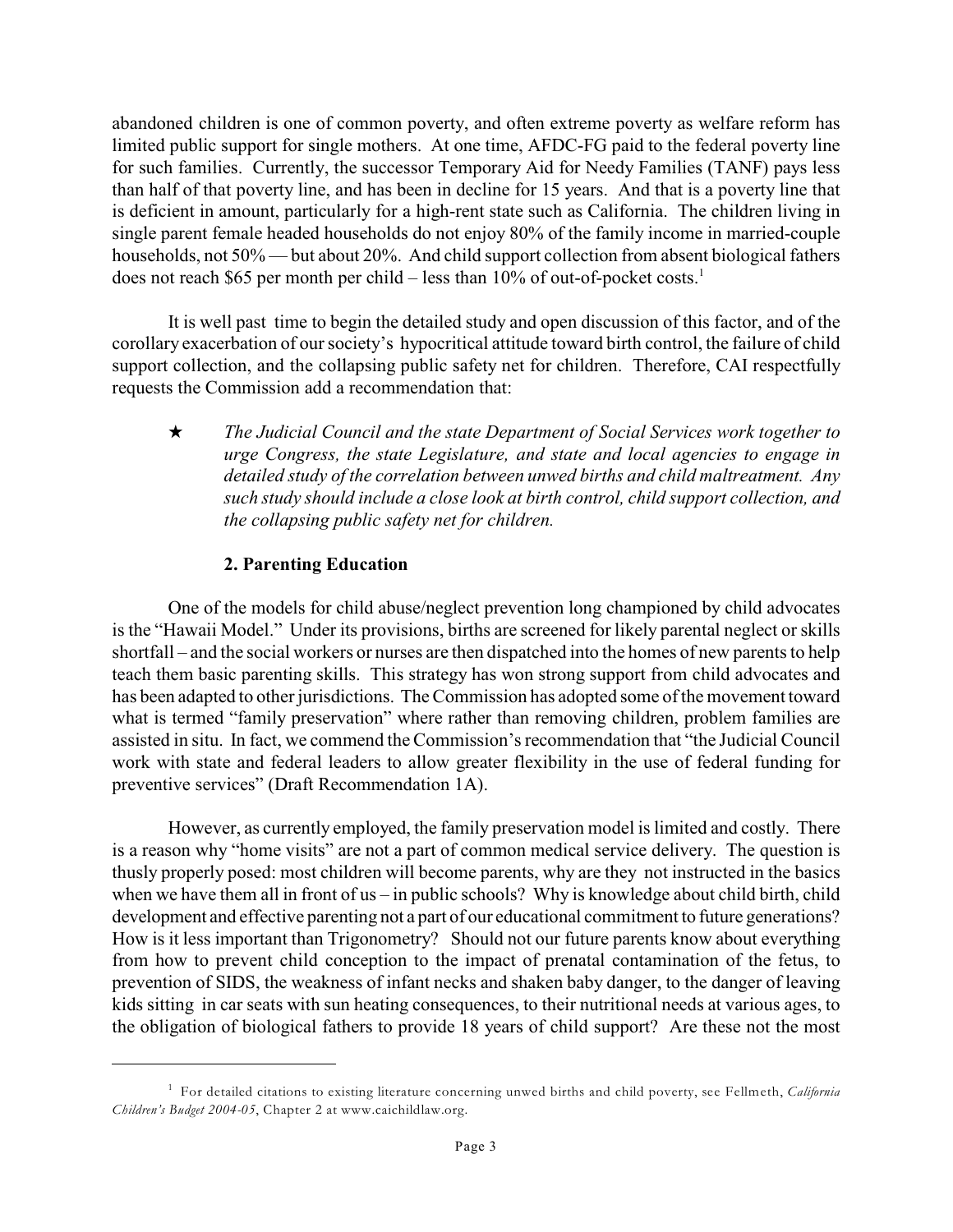important lessons we can teach our children? Such lessons need not be a discrete course, and should not be confined to girls (as "home economics high school courses were traditionally), but presented in "modules", or short lessons repeated and reinforced from 9th through 12th grades

Based on the key role an appropriate education can play in preventing child abuse (as is evidenced by the number of parenting education classes ordered in reunification plans), CAI respectfully requests the Commission add a recommendation that:

i *The Judicial Council and the state Department of Social Services work together to engage the appropriate stakeholders in California's educational system to integrate parenting education in the 9th through 12th grade curriculum.* 

## **3. Substance Abuse**

Any participant in dependency court proceedings finds a stark and pervasive relationship between parental unfitness and substance abuse. Although alcohol and various drugs commonly present problems, the methamphetamine epidemic has been a particular scourge for children. It is not merely the usual "dealing and scrounging for money" that demarks other illicit drugs. It acts to energize its victims and accentuates personality defects. It tends to mute or eliminate the most basic maternal and paternal instincts that we all assume parents possess. The courts have responded with "drug courts" and creative techniques to allow parental reunification with their children. CAI does not pretend to gauge how successful various strategies have been in salvaging these families, but outcome measurement is important and should be institutionalized as a part of court proceedings. Such measurement should include longitudinal studies of families where reunification was authorized. Such failures require repeat removals and additional disruption for affected children. Additionally, the courts must engage with the treating physicians in the area. There needs to be clear collaboration between the courts and drug treatment facilities to fully understand what can and should be expected of a parent that has been using methamphetamine for one, five, or fifteen years. It is only through an open dialogue that justice can be served to the ultimate victims of this drug the children. Therefore, CAI respectfully recommends the Commission add recommendations that:

- i *The Judicial Council adopt specific performance measures that assess the efficacy of reunification including longitudinal studies of families where reunification was authorized.*
- **★** The courts and partnering agencies examine current medical evidence regarding the *treatment of drug dependence and how medical treatment supports reunification practices.*

## **B. Permanence**

Beyond reasonable efforts not to remove is the Commission's worthy focus on permanence. CAI would add several important elements along two aspects.

(1) CAI would add to the Commission'srecommendationsto assure more adoptions through state outreach for family foster care providers, increased training in community colleges, and – most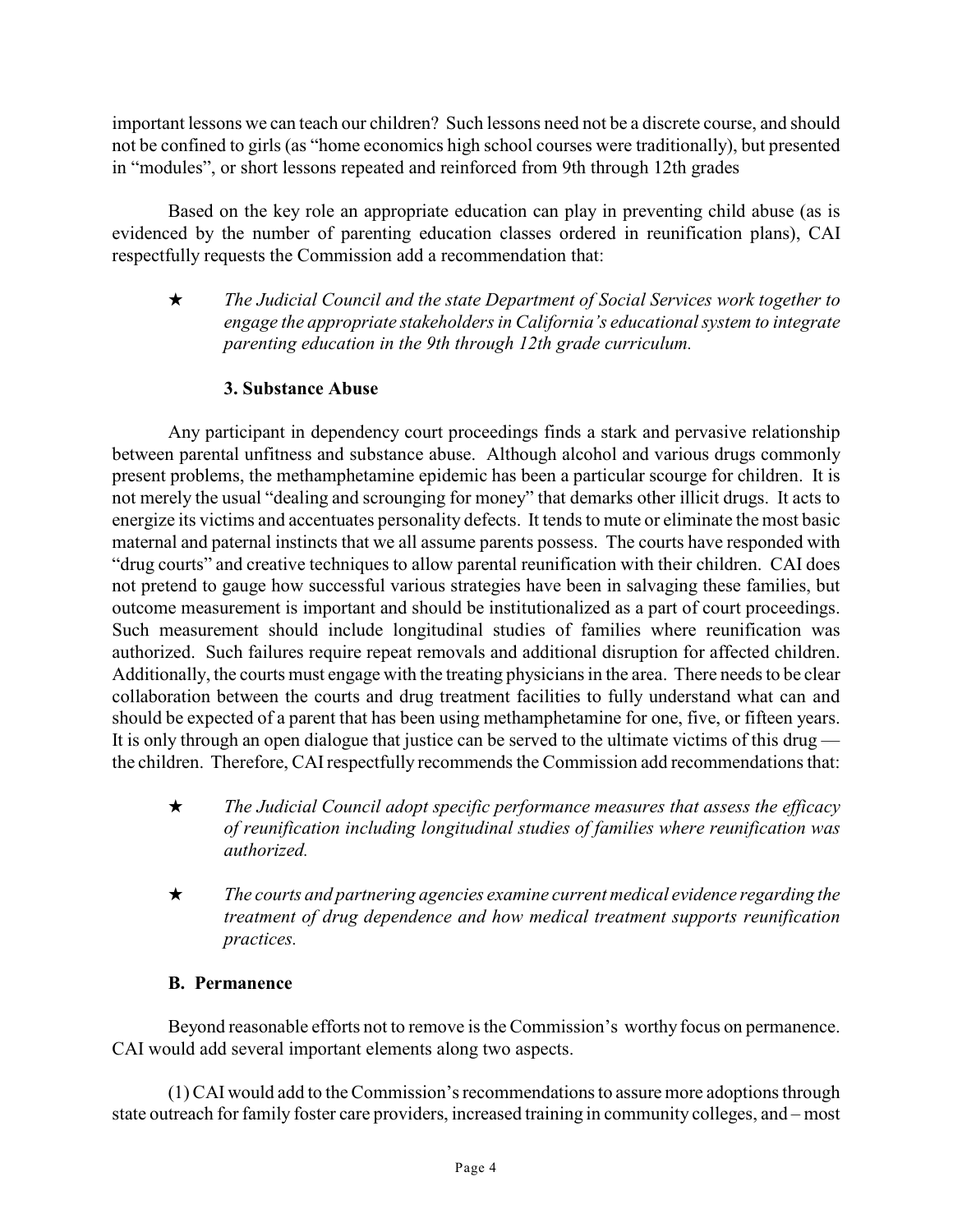critically – fair and lawful compensation. We all know that ending foster care drift and achieving a permanent parental anchor for each child is our goal. And far better that such an anchor be a parent or guardian with a clear commitment to the child – rather than an institution. Permanence for a child is best achieved through a personal parent or guardian. The Commission should properly address the current root causes of its alarmingly diminishing supply – and the decline in adoptions and prevalence of expensive and regrettable group home placements.

(2) The fate of foster children upon emancipation at 18 years of age is a source of shame for their parents. And the courts are the parents. The extension of foster care to age 21, as suggested by the Commission, has merit. But a much more effective, less expensive, and customized option should be embraced by the Commission – the commitment to each foster child of the median support post-18 given to children by private parents, and its caring and customized administration by a court appointed transition guardian.

#### **1. Family Foster Care Supply**

CAI appreciates that the draft recommendations offered by the Commission aim to create a plan to achieve the goal of providing all California children with a safe, nurturing, and permanent family where they can grow up and learn to become productive adults. CAI shares this goal in much of its advocacy. As the Commission is no doubt aware, in any given day in California, there are approximately 80,000 children in foster care, but less than half of these children are living in the most preferred types of placements (with relatives or foster families).<sup>2</sup> This means two things: First, less children are given a meaningful chance of finding an adoptive family since most adoptions by non-family members come from foster parent providers. Second, if foster children are not placed in foster family homes, they are placed in alternatives such as foster family agency homes (FFAs) and group homes that are far more expensive to the taxpayer. For example, group homes receive anywhere from \$857 to \$5,946 more in compensation (depending on the age of the child and the intensity of the group home) for caring for foster children than do foster families.

Some of the traditional recommendations that have been implemented in recent years – more flexibility in guardianships (including Kin-Gap payments) and cutting red tape to facilitate adoption – have had some success. But California's adoption rate has not continued to rise from its increase of five or six years ago – following adoption facilitation efforts in Los Angeles and elsewhere. We believe that the most advantageous strategy to meet the Commission's laudable goal rests with increasing the supply and quality of family foster care providers. These families should be so numerous that even for disabled teens we ideally would have competition over "who gets to adopt him or her." Ideally, we would have a state DSS with an office assigned the task of increasing supply – of coordinating with community colleges to increase the number of foster care providers trained in special needs provision, of coordinating statewide recruiting and advertising via a respectable PSA budget. Instead, we have declining supply, little interest in most foster children above 2 or 3 years of age, and relegation to group homes for too many foster children.

<sup>&</sup>lt;sup>2</sup> No Family, No Future, a policy report by the California Welfare Directors and Legal Advocates for Permanent Parents, May 2007, available at http://www.cwda.org/downloads/FamCarePolicyRep.pdf, p. 3, citing Needell, B., Webster, D., Armijo, M., Lee, S., Cuccaro-Alamin, S., Shaw, T., Dawson, W., Piccus, W., Magruder, J., Exel, M., Smith, J. , Dunn, A., Frerer, K., Putnam Hornstein, E., Ataie, Y., Atkinson, L., & Lee, S.H. (2007). *Child Welfare Services Reports for California*. Retrieved from University of California at Berkeley Center for Social Services Research website. URL: http://cssr.berkeley.edu/CWSCMSreports/.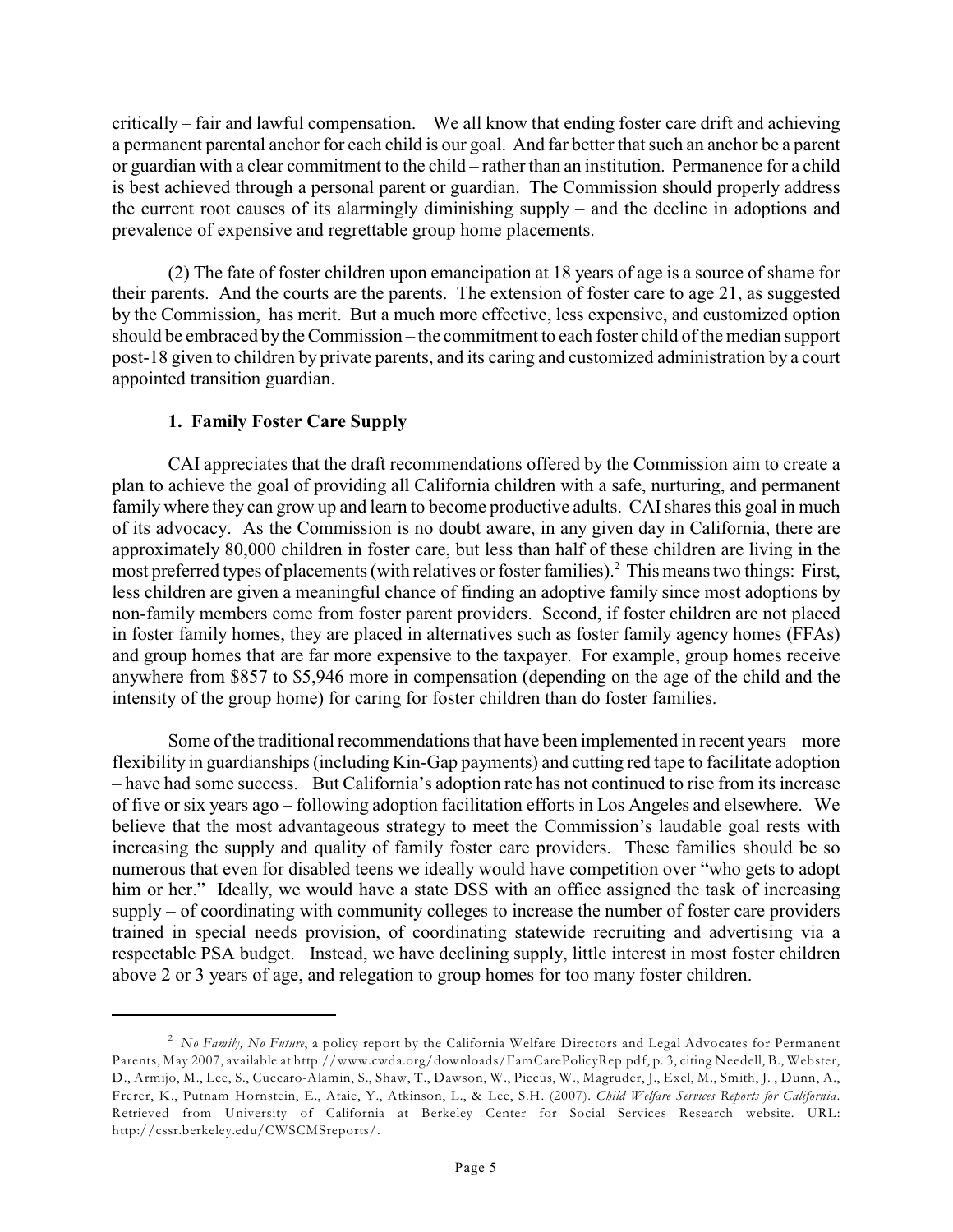Aside from the need for a dedicated office for these purposes at the state level, a major reason for this diminution over the last half-decade partly relates to compensation paid to foster families. It averages just over \$530 per month, contrasting with the much higher rates paid to group homes. CAI believes it is imperative that the final recommendations include a specific mandate that the Judicial Council and the state Department of Social Services work together to urge Congress, the state Legislature, and state and local agencies to increase funding for foster family homes – that the federal standard of meeting out-of-pocket costs enjoy compliance. Family foster care rates have been increased only 10% since 2001, and they were well below out-of-pocket costs under federal mandates then. A recent national study of family foster care rates by the University of Maryland find our state's rates to be more than 40% below cost. Accordingly, CAI has challenged them in federal district court, in a case now pending in federal district court (*California Family Foster Care Association v. Wagner* (N.D. California)). The defendants' Rule 12-b-6 motion to dismiss has been denied and the case is scheduled for trial within the next 9 months.

According to a recent report published by the California Welfare Directors Association, 77% of California counties surveyed reported a loss in licensed foster family homes since the 2001 increase in foster home rate, with an average statewide loss of 30% since that date. To stress: this is an average. One county saw a  $60\%$  reduction; another  $50\%$ <sup>3</sup> Counties surveyed indicated that a primary reason they are unable to retain foster family homes is the low reimbursement rates received by foster parents. 4

The Commission needs to come on board, knowing that the lower middle class and even the middle class simply cannot afford to open up their homes to a foster child where it means the sacrifice of pensions, college funds for other children, or other personal sacrifices. Any market economist will tell you, if you want to increase supply of a service, increase its compensation. That does not mean adoptions will be driven by money, it means that enough people will be financially able to give foster care a go, and the more choices for us to pick from, the better. Bonding and falling in love with the child who becomes your charge will commonly transform that economically affected opportunity into the permanence properly sought.

These data regarding the sharp decrease in the availability of foster parents is particularly troubling because, when there are no foster homes available, children are often, "housed" in a group home setting where they simply do not fare as well with staff members working in shifts and frequently changing jobs. Studies show that children in group homes are often unable to form a consistent relationship with a caregiver and are a serious risk for developmental problems and long-term personality disorders.<sup>5</sup> Furthermore, these children are less likely to be connected to family, more likely to transition out of foster care alone, and are more likely to experience poorer

<sup>&</sup>lt;sup>3</sup> Id., at p. 3 citing *Survey of Licensed Foster Family Home Decline Among California Counties, County Welfare Directors* Association of California (May 2007).

 $4$  Id.

<sup>&</sup>lt;sup>5</sup> North America Council on Adoptable Children, *There is a Better Way* — *Executive Summary* (available at http://www.nacac.org/exec\_summaries/better\_way.html).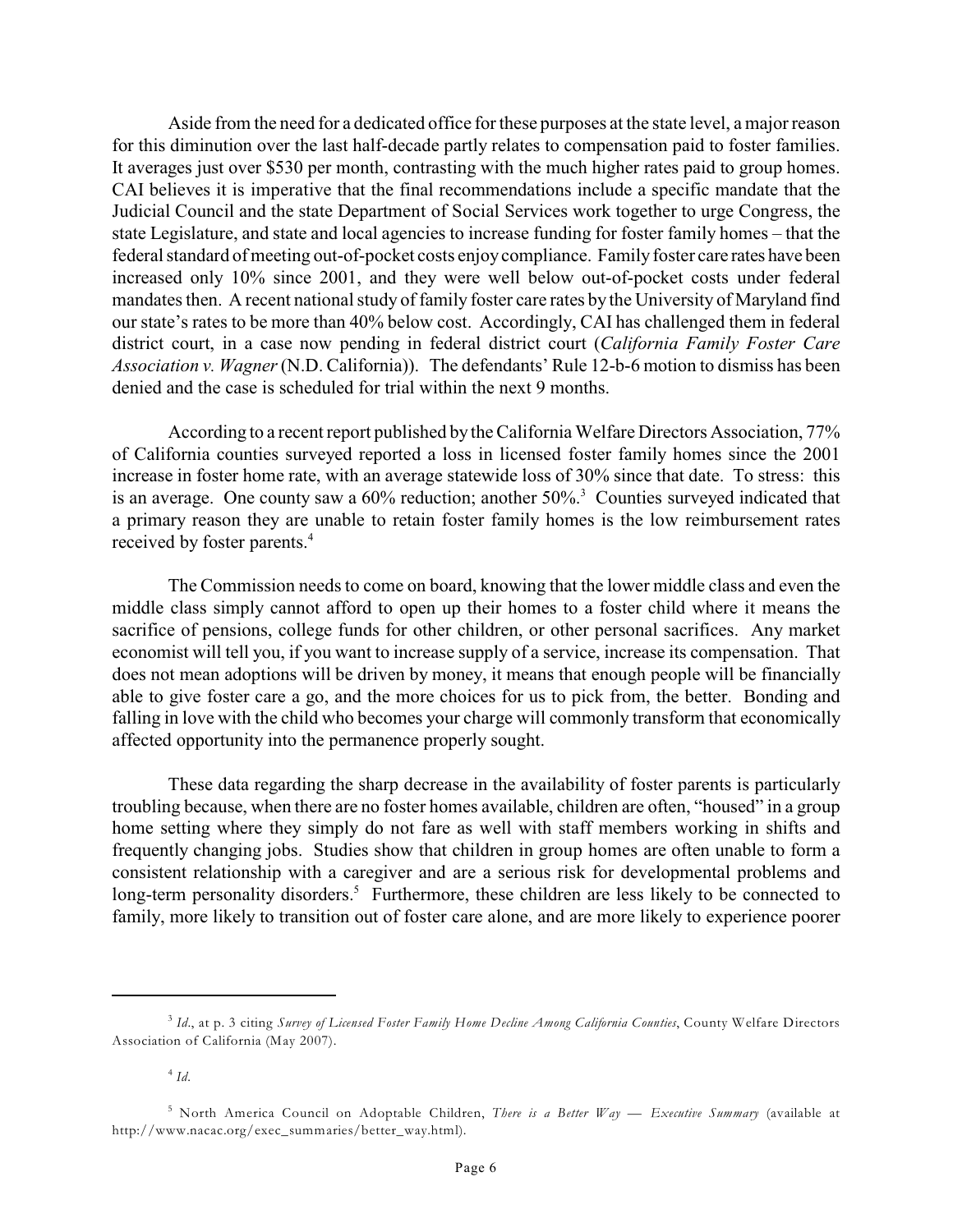outcomes as adults. Research also indicates that adults who were placed in group homes as adolescents have lower educational attainment and lower employment probabilities than similar adults raised in foster family homes.<sup>7</sup>

Based on the important role family foster care providers can play in providing permanence to children who are not able to return to their biological families, CAI respectfully urges the Commission to adopt a recommendation that:

 $\star$  State and local child welfare agencies actively engage in recruiting and supporting *foster family homes, that a separate office within the state Department of Social Services be committed to supply and quality increase, and that family foster care rates be increased no less than 40% immediately to comply with federal law and enable reasonable supply restoration for reasonable adoption opportunity.* 

#### **2. A Fair Chance – Transition to Adulthood**

Over the past three years, CAI has been engaged in a project the goal of which is to improve outcomes for youth who emancipate from California's child welfare system. The Blue Ribbon Commission report addresses a number of issues youth face when they emancipate from California's system and it provides sound recommendations for improving outcomes for these vulnerable youth. The commission should, however, expand upon these recommendations to include more innovative and varied approaches to assist youth who emancipate from California's foster care system.

TheCommission properly recommends that child welfare systems should improve protocols for finding family members (Draft Recommendation 1B). Even if they are unable to adopt or act as guardians, family members can provide stability in the life of a youth transitioning into adult life. Further, the Commission recommends that the courts and child welfare agencies "ensure that foster children maintain a relationship with all family members and other important people in their lives" (Draft Recommendation 1B). To achieve the intended impact of these stated goals and recommendations, the Commission should encourage child welfare systems to improve protocols, not only for finding family members, but also for finding and encouraging adults who will act as mentors, and will be a consistent, caring presence in the life of foster youth, even where adoption may not be possible. Stability is an important component of permanence. It becomes particularly important as youth prepare to emancipate from the foster care system.<sup>8</sup> A consistent, caring adult, whether or not that adult is a relative, can provide this invaluable stability.

 $6$   $Id.$ 

Brian Duncan, Laura Argys, *Economic Incentives and Foster Care Placement*, Department of Economics, University of <sup>7</sup> Colorado at Denver, available at http://econ.cudenver.edu/bduncan/Fostercare.pdf.

<sup>&</sup>lt;sup>8</sup> Samuels, Gina Miranda. *A Reason, A Season, or A Lifetime: Relational Permanence Among Young Adults with Foster Care Backgrounds*. Chapin Hall Center for Children at the University of Chicago (2008) at 9. Scholarship on youth aging out of care, as well as research focusing on other 'at-risk' populations, has consistently recognized the importance of nonparental adults in the lives of young people and their positive development (Massinga & Pecora, 2004; Perry, 2006; Propp et al., 2003). Feeling connected to an adult has been found to have positive effects not only on general well-being and socio-economic health (Messinga & Pecora, 2004), but also can buffer some of the negative outcomes this population is reported to face (Perry, 2006)." See Also: Perry, B.L. (2006) *Understanding social network disruption: the case of youth in foster care*. *Social Problems*, 53(3), 371–91.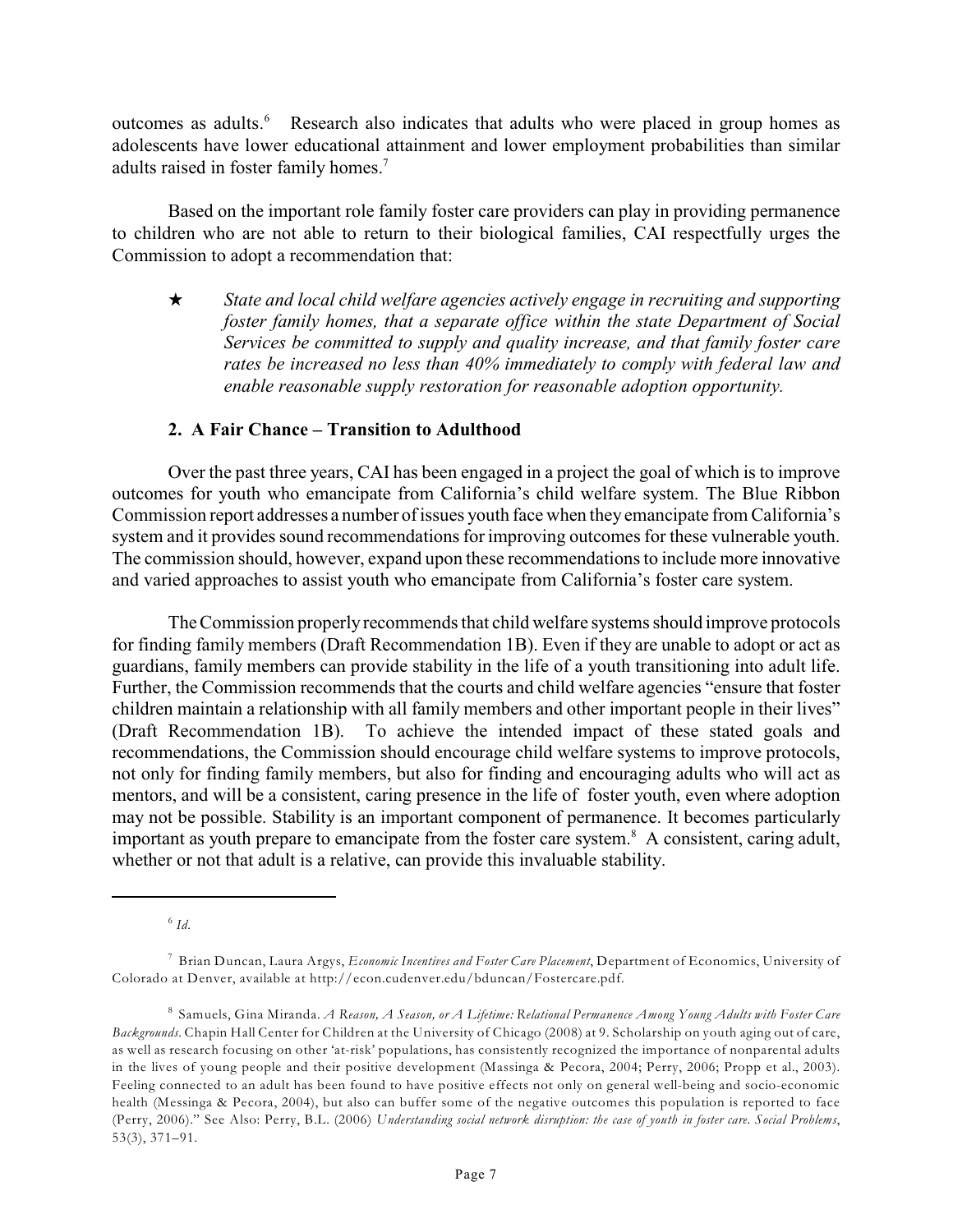The Commission recommends the extension of foster care emancipation to 21 years of age. We agree with that recommendation, and support federal legislation now pending that would actualize it. Such an alternative should attract Title IV-E federal funds under current law to finance approximately half of its cost. However, to the extent the Commission wishes to rely on continued foster care coverage beyond age 18, it should make aid available to age 25 – given the problems of this population and the demographic fact of common self-sufficiency attainment at age  $26.9$  Law and policy in California relating to emancipated foster youth should reflect this reality.

The change would apply to those children who choose to remain under the jurisdiction of the court, this important because some youth may have a desire to be free from the system of which they have been a part for years, in some cases. Further, if the court terminates jurisdiction prior to a youth's  $21st$  (or  $25<sup>th</sup>$ ) birthday, the youth should have the right to reinstate jurisdiction and services. It is quite common for youth transitioning into adult life to find it necessary to return home, as many parents can attest. Former foster youth must be given the same option. Accordingly, CAI supports these recommendations.

The Commission should further recommend that California take steps to avoid completely abandoning these youth once the court has terminated jurisdiction, whether this happens at age 18, at age 21, or at age 25. California should offer options to foster youth who emancipate from the system. For many, existing Transitional Housing Placement Plus (THP-Plus) programs may provide services the youth needs to transition successfully into adulthood. To that end, the commission should recommend that California ensure that existing THP-Plus programs sustain a level of funding sufficient to maintain and expand program capacity to meet the demonstrated need of youth emancipating from the foster care system.

 However, after substantial study of this subject, we propose an alternative (or supplemental) plan: the commitment of monies approximating what private parents give their children post-18 (\$45,000), and the guidance of those youth into self-sufficiency through a court reviewed plan administered by a "transition guardian." That guardian would be someone familiar to the child, and would have jurisdiction over the fund, not the child. Such an alternative is close to what a normal parent provides to his or her child. It allows a customized plan of support and guidance – rather than various aid programs for a narrow purpose administered by agencies in a fragmented pattern.

The advantage of the "transition guardian" method over the current THP Plus program, or simply extending foster care coverage to age 21 are many. The former substantially rely on several years of additional housing in group homes – sometimes with some ancillary services, but suffering from the same deficiencies as the group home system generally exhibits. Second, that option is not customized to a youth's optimum needs for self sufficiency. Third, assistance stops at or before age 21. But the average youth does not achieve self-sufficiency until age 26. In contrast, the transition

<sup>&</sup>lt;sup>9</sup> Ammerman, S.D.; Ensign, J.; Meininger, E.T.; Tornabene, M.; Warf, C.W.; Zerger, S.; Post, P. (2004) *Homeless Young Adults Ages 18–24: Examining Service Delivery Adaptions*. Nashville: National Health Care for the Homeless Council. Bahney, A. (April 20, 2006) The Bank of Mom and Dad. *The New York Times*, G2 p. 1. Bennett, C.M. and Biard, A.A. Anatomical Changes in the Emerging Adult Brain: A Voxel-Based Morphometry Study. Available online at www.theteenbrain.com/about/publications/pdfs/2005-Bennett-VBM.pdf. Bower, B. (May 4, 2004). Teen Brains on Trial. *Science News, 165*. P. 299. Shirk, M. And Stangler, G. (2004). *On Their Own: What Happens to Kids When They Age Out of the Foster Care System*. Jim Casey Youth Opportunities Initiative.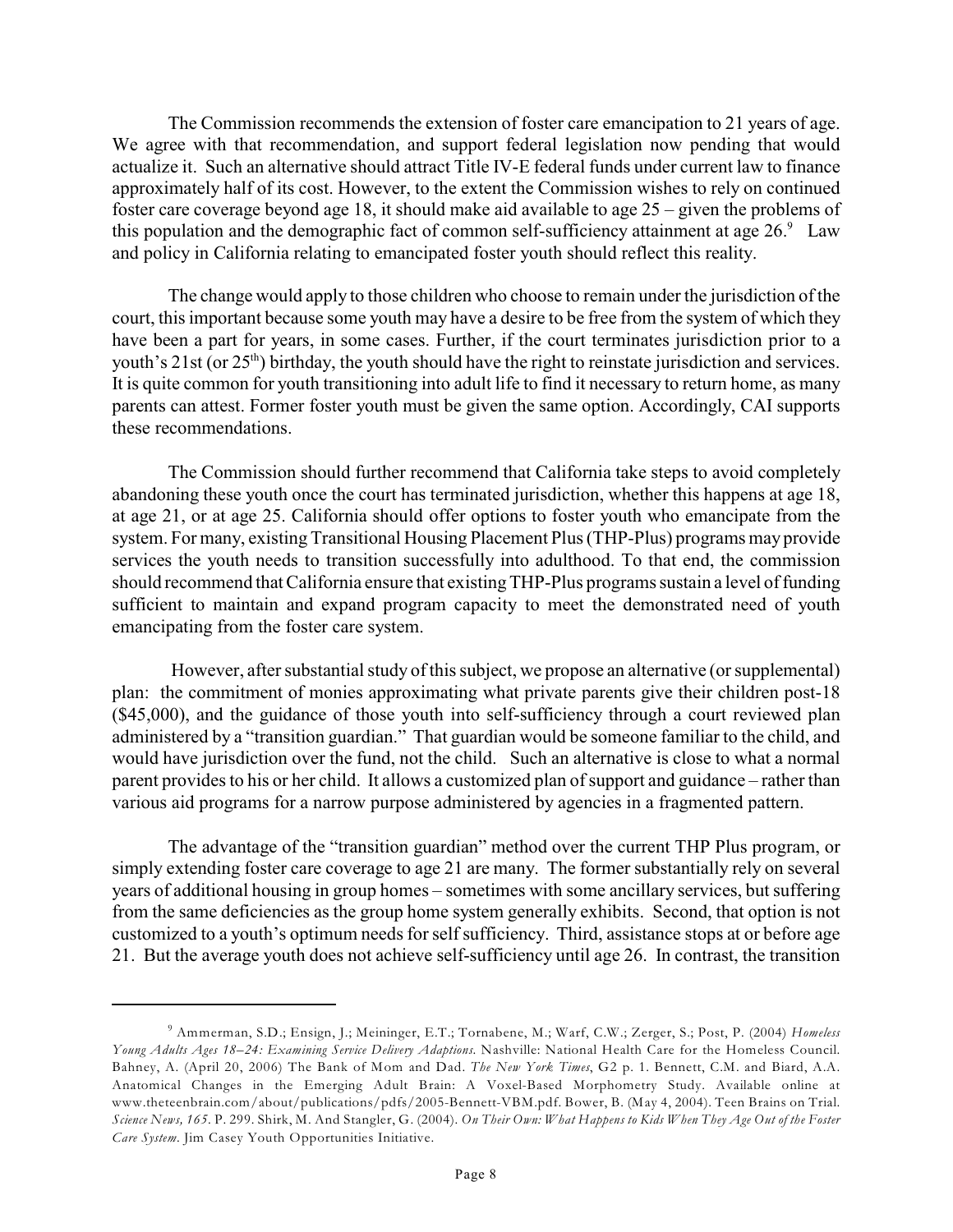guardian option allows individualized help for three, four or five years, as the youth needs. Fourth, the transaction cost of foster care continuation or THP Plus is high. The \$3,000 to \$6,000 more per month per youth includes the overhead and profit margin of a group home establishment. In contrast, the transition guardian proposal is administered not by a bureaucrat or profit-oriented establishment, but by a person known to the youth for minimal compensation – under 10% of disbursed monies. Fifth, and of special importance to this Commission, the court remains connected. Unlike the current option of regrettable and common abandonment of the court's children to the streets, the court retains jurisdiction over the funds going to the youth – just as a parent contributing to a child's transition does. And that connection is something all responsible courts want to maintain. For these courts have been the parent to the child. They maintain files and details. They have made decisions that have determined their basic course in life. And rather than abandon their charges at the moment of greatest vulnerability, they properly seek to finish the job.

The court's continued connection under this option may be accomplished with a minimum of cost. It does not continue all of the costs of foster care coverage and review, but only the semi-annual reviews of the "self-sufficiency" plan of the person they have appointed as guardian over the funds. They delegate to a direct appointee the administration of monies to be certain they have finished the job. And it does not depend upon youth consent to continued foster care status – a position many of the older foster children bridle at based on the regrettable reality of their lives in foster care. Rather, the "transition guardian" option does not require continued foster care jurisdiction. But the court retains jurisdiction over a substantial fund available to the youth. And receipt of that help is unlikely to be eschewed by many youth – certainly not after encountering their first difficulties on the street. The end result is likely to be radically preferable to the current state of affairs – a population disproportionately unemployed, undereducated, disabled, incarcerated, and now making up close to 40% of the state's homeless shelter population.

Every parent wants to see her children succeed when they venture out on their own. The Commission should urge California to act in accordance with the parental role it has assumed and implement real and substantive changes to help its children succeed after leaving its care. To that end, CAI recommends that:

- i *The Judicial Council work with federal and state leaders to support or sponsor legislation to extend the age when children receive foster care assistance from age 18 to age 25. This change should apply to those children who at age 18 cannot be returned home safely, who are not in a permanent home, and who choose to remain under the jurisdiction of the court. If the court terminates jurisdiction prior to a youth's 25th birthday, the youth should have the right to reinstatement of jurisdiction and services until he/she reaches age 25.*
- i *Child welfare agencies actively engage in finding and encouraging adults to act as mentors for foster youth who are not able to be reunited with their family.*
- i *The Judicial Council and the state Department of Social Services work together to urge Congress, the state Legislature, and state and local agencies to ensure that existing THP-Plus programs sustain a level of funding sufficient to maintain and expand program capacity to meet the demonstrated need of youth emancipating from the foster care system.*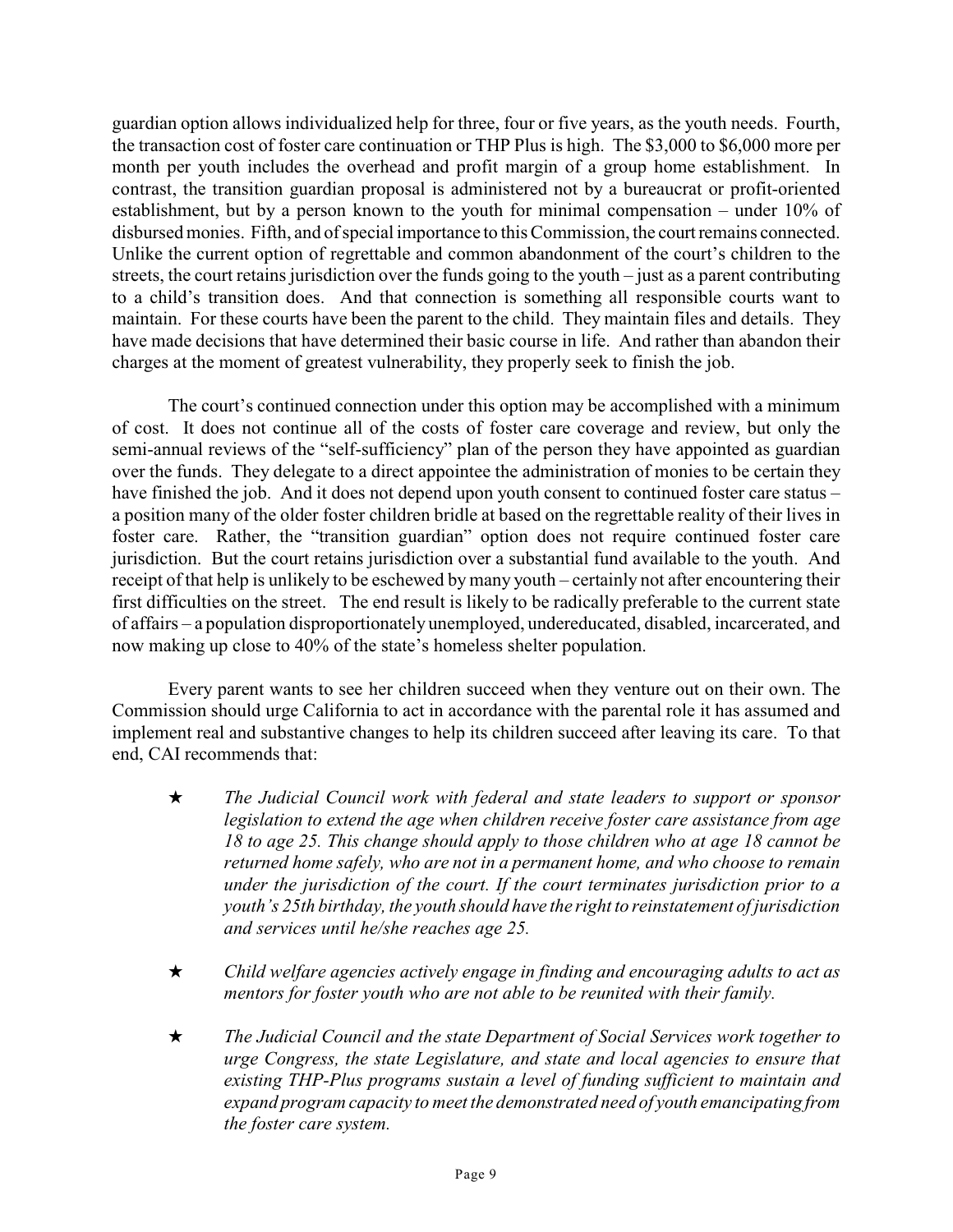i *The Judicial Council and the state Department of Social Services work together to urge the state Legislature to adopt a transition guardian program or other method allowing supervision of funds to be allocated and customization to the needs of individual youth.*

#### **Main Recommendation 2: Court Reforms**

#### **A. Caseloads**

The instant proposal notes that priority is properly given to dependency courts in the allocation of judicial resources. That proposition is undeniable. These children are literally and legally the children of the state. The courts are their parents. You provide for your own children first and foremost. You decide what they need, and then you allocate the remainder. That is the ethically defensible posture for court budgeting. Under what circumstance is any expenditure deserving of higher priority than the care of the court's own children, for whom they are legally and morally responsible?

Notwithstanding this compelling posture, current caseloads of social workers are excessive, and current budget proposals would exacerbate them – reversing the modest improvement of the 2007 budget.

Attorney caseloads are not only excessive, but are Constitutionally infirm. The *Kenny A.* case posits caseloads of 100 as the outer limit in 6th Amendment compliance (*Kenny A. v. Sonny Purdue* (2005) 356 F.Supp. 2d 1353. The federal Constitution applies to California. The rather generous standard promulgated by the Judicial Council study would limit caseloads to 188 "where adequate support exists." CAI agrees that if every attorney in dependency court has a social worker investigator, a caseload of from 120–150 may be justifiable. We would respectfully suggest that 188 is excessive. But in contrast to these numbers, the average caseload in the state is 273, with many jurisdictions lacking ancillary attorney support. San Diego's number is above 300. Orange County is reportedly above 500. Such caseloads inhibit proper client representation and in the view of CAI, violate the 6th Amendment rights of the children for whom these same courts serve as parents.

Excessive caseloads are reflected in the abject failure to represent children on appeal, where the final decision is often effectively made. Compromise legislation and rulemaking theoretically allow attorneys to be appointed for the appellate stage of dependency court proceedings where the county or parents appeal or seek writ review, but CAI questions its efficacy. Under the current scheme, appellate representation requires special permission. In contrast, the Rules of Professional Conduct properly bar the abandonment of a client in the middle of a case — as perhaps the final decision is about to be made. San Diego routinely appoints such counsel. Other districts do not. That disparity appears to continue. Why? Under what theory of representation does the person whose rights and future are being dispositively adjudicated not have attorney representation? In many cases, that representation may involve simply joining in the argument and position of one of the two other parties, but such deferral is not always the case. A parent properly wants to hear from his or her child before making a major decision about his or her future. Thus, CAI requests that the Commission adopt the following recommendation: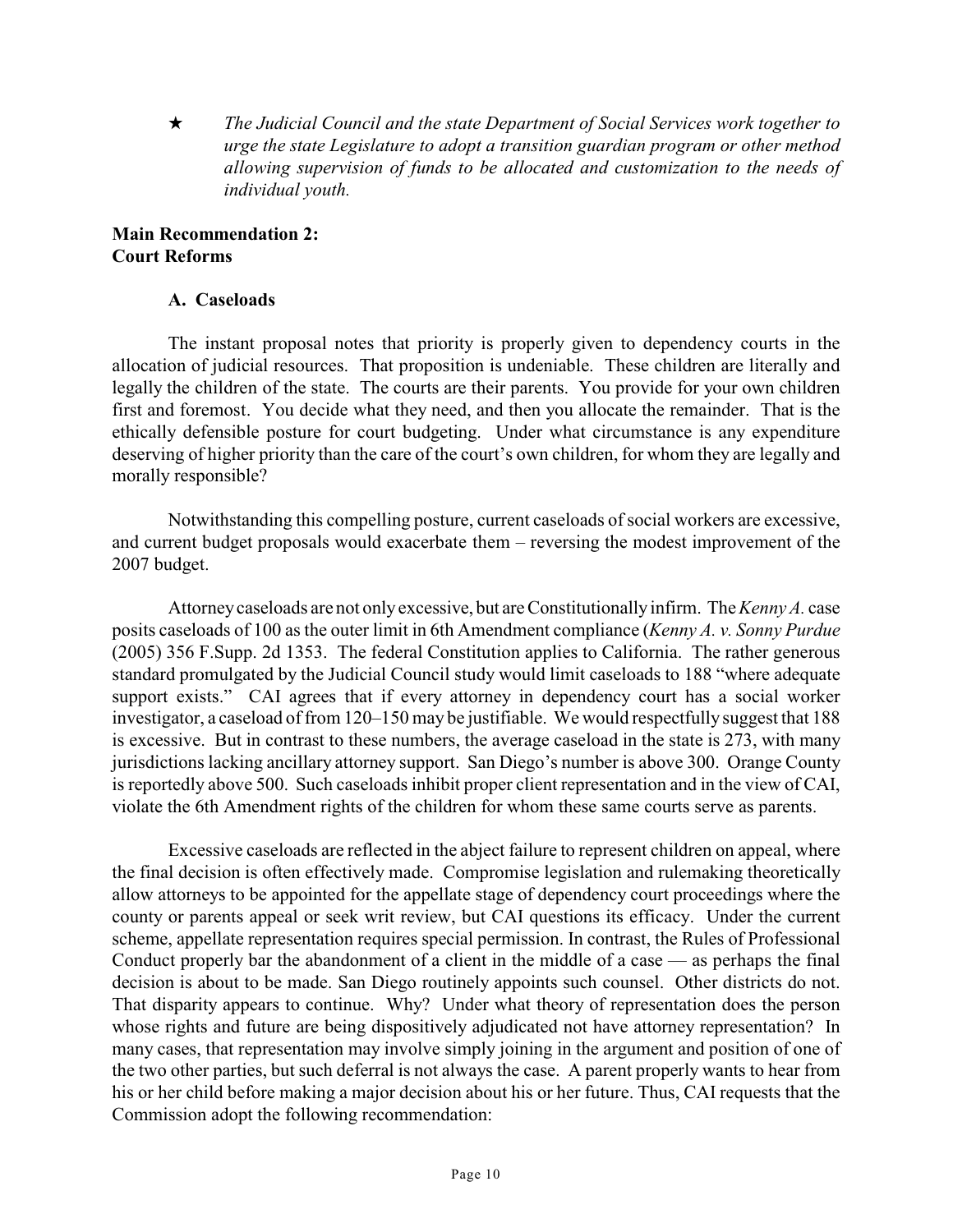i *The Judicial Council shall work to ensure that child representation at the appellate level is automatic and presumed.* 

Finally, the courts themselves are overburdened. Courts have more than 1,000 cases each. How competent would you be as a parent with 1,000 children? Those caseloads should be no more than 300, and certainly are properly reduced to a maximum of 500. Such judicial caseload calculation properly recognizes the profound difference between other courts and this very unique judicial function. In other departments the court properly assumes a relatively passive role. Counsel brings a case, defendants or respondents appear and respond, and the case is joined. But the juvenile dependency court is closer to the European model of the "tribune" court. This court assumes direct "jurisdiction" over a person. This judge serves as a parent, and has ancillary jurisdiction under law to bring before him or her school officials and others. This is an entirely different kind of responsibility.

CAI respectfully urges the Commission to add the following recommendations:

- i *The Judicial Council shall work with the AOC to adopt Rules of Court requiring that each child's attorney handle no more than 188 cases at a time.*
- **★** The Judicial Council shall work with the AOC to agree to a ceiling of no more than *500 cases for juvenile dependency court judges – given their special responsibilities as the parents of the children within their respective case loads. The AOC should study the caseloads of Juvenile Court Judges handling dependency cases to determine if some number under 500 is an appropriate standard.*

In the alternative to the adoption of the specific recommendations above, CAI would suggest that state legislation be pursued to establish maximums as discussed in the preceding paragraphs. This issue as to counsel has been discussed and studied for most of the past decade. The time to talk and write has passed.

## **B. Transition to Adulthood**

### **1. Participation in Hearings**

The Commission recommends that "local court practices should facilitate the attendance of children, parents, and caregivers in hearings (Draft Recommendation 2C). CAI strongly agrees and stresses the importance of attendance for children at hearings long before the hearing pursuant to Welf. & Inst. Code §391 to terminate jurisdiction. These children should be well informed about their case and have a voice in the process so that they will be better prepared for emancipation. To that end, their presence in court is vital.

### **2. Performance Measures**

The Commission properly stresses the importance of implementing a comprehensive set of court performance measures as required by state law. These measures track children's progress, and identify sources of delay and other areas of reform needed in juvenile dependency court. Likewise, the Commission should urge the state to develop appropriate performance and outcome measures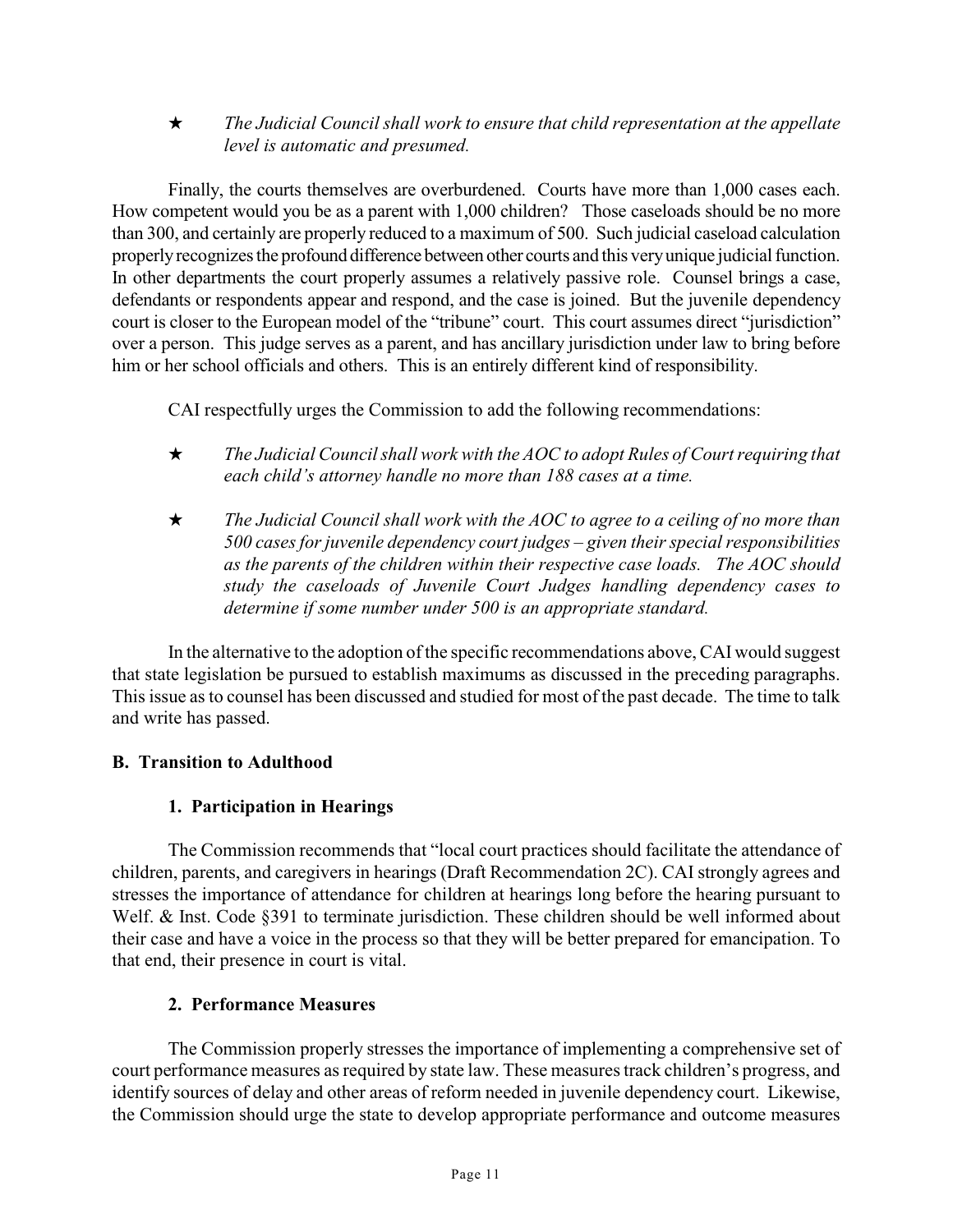to track the progress of youth who emancipate from California's foster care system until they are at least 25 years old, or for at least 5 years after they leave the system. The measures would help to identify problem areas as well as areas of success in the foster care system as a whole.

Currently, the law does not require any measures for former foster youth outside of reporting on THP-Plus and Chafee funded programs. However, reliable outcome data, on a large scale, for former foster youth would be an extraordinarily valuable resource for advocates, policymakers, and service providers because it would provide the information necessary to improve outcomes for these youth. The measures may need to be voluntary for the former foster youth to respect their privacy. The ultimate measure of the system's success is how these youth fair once they emancipate from it.

Accordingly, CAI respectfully urges the Commission to adopt a recommendation that:

i *The Judicial Council work with the Child Welfare Council as well as local courts and agencies to adopt performance measures that track the progress of youth who emancipate from California's foster care system until they are 25 years old.*

#### **Main Recommendation 3 Collaboration Between Courts and Partnering Agencies Fatality Data**

CAI appreciates that the draft recommendations offered by the Commission aim to create a plan to achieve the goal of providing all California children with a safe, nurturing, and permanent family where they can grow up and learn to become productive adults. CAI has spent the last several years looking very closely at the safety of California's children by scrutinizing public records pertaining to deaths of children in foster care and fatalities due to child abuse and neglect.

Forthe years 2004–07, CAImade requests for public records regarding the deaths of children in foster care. The only information subject to public disclosure regarding foster children who have died is their name, date of birth and date of death.<sup>10</sup> While we have continued gathering this data, it is clear that it does not provide much useful information. It reveals some statistics regarding the age of children who die while in our care, but not much else.

In recent years, legislation and rulemaking have made more data pertaining to child abuse or neglect deaths available to the public. In 2006, the California Department of Social Services released All County Letter (ACL) No. 06-24. Pursuant to this ACL, CAI requested the Child Fatality/Near Fatality Questionnaires for every child who died or experienced a near fatality in California from July 21, 2006 through the end of 2006.<sup>11</sup> While still providing an incomplete picture

<sup>&</sup>lt;sup>10</sup> Pursuant to SB 39 (Migden) (Chapter 468, Statutes of 2007), and as discussed in the following footnote, if it is suspected or concluded that a foster child has died due specifically to child abuse and neglect, more information is now subjected to public disclosure.

<sup>&</sup>lt;sup>11</sup> CAI is currently gathering and analyzing the data for 2007. The data set will again change for 2008 due to the implementation of SB 39, which provides that when there is a reasonable suspicion that a child fatality was a result of abuse or neglect, a county must release to the public, upon request, the age and gender of the child, the date of the fatality, whether the child was in foster care or in the home of his or her parent or guardian at the time of the fatality, and whether an investigation is being conducted by Law Enforcement or CWS/Probation. Once an investigation concludes that the child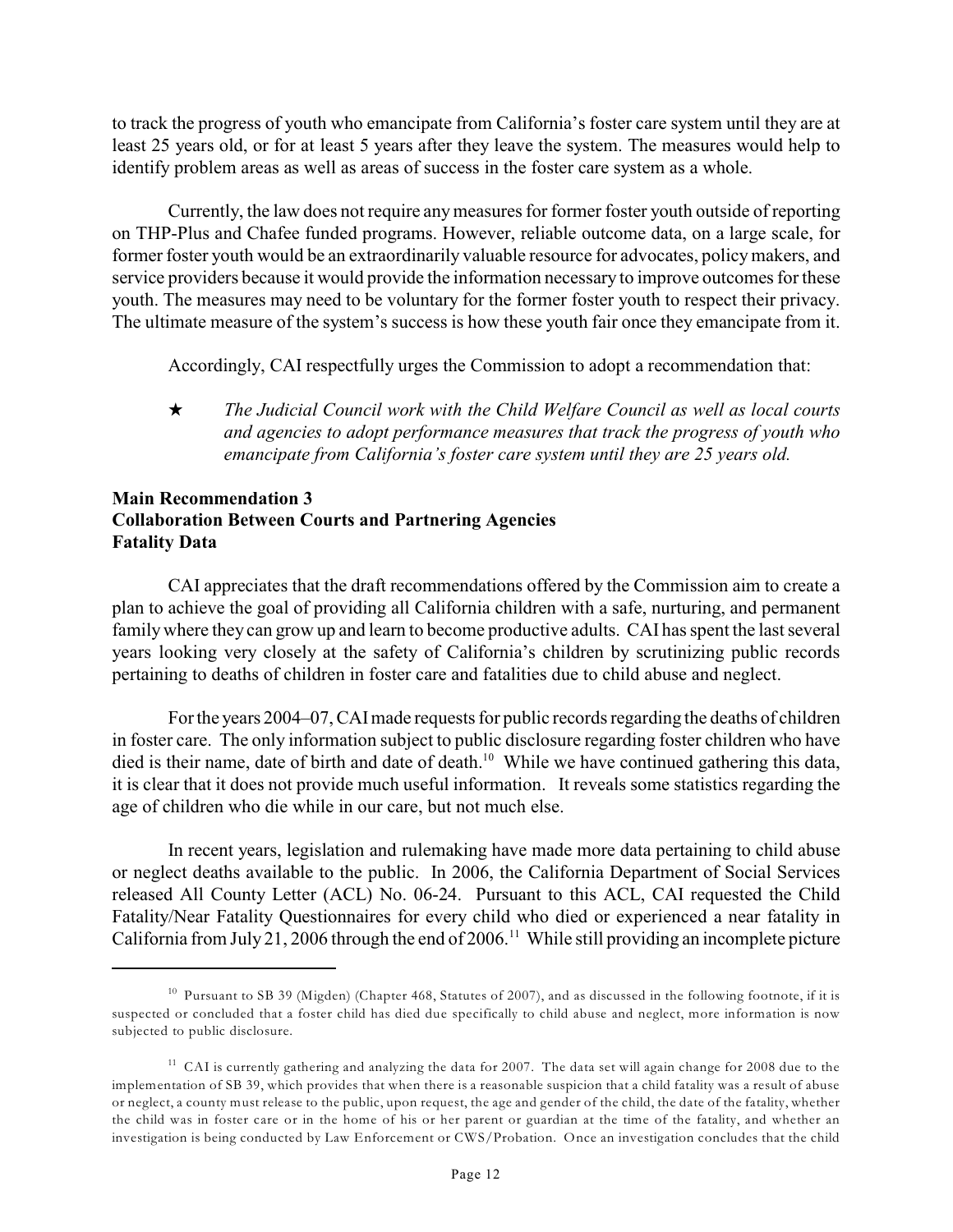of exactly what is happening to California's most vulnerable children, CAI did make a key finding that is pertinent to the mandates of the Commission. We found stark inconsistencies in what the respective 58 counties chose to disclose.

The Commission's third recommendation appropriately recognizes the importance of collaboration between courts and partnering agencies. While the current focus of the recommendation is on the specific services that are provided to children and families, CAI believes the focus of this recommendation is appropriately broadened. The courts and partnering agencies work together to protect children who are removed from their parents due to child abuse and neglect. These agencies should also work together to protect those children who are at risk of abuse and neglect but who have not yet been removed. Our research of the fatalities due to child abuse or neglect in California from July 21, 2006 through December 31, 2006 shows that nearly 80% of the children who died from abuse or neglect had a prior history of CPS reports. Even more disturbing, more than half of the children who were the subject of abuse death reports died from the very cause that was the subject of previous reports.

This Commission is well familiar with the checks properly provided to prevent error in the inappropriate removal of children from fit parents. The psychological cost of error in the direction of unjustified removal on the entire family can be traumatic and those checks have a basis in due process and common sense. They include a "reasonable efforts" mandate not to remove a child. This is followed by a detention hearing in front of a neutral court, with counsel appointed (and paid) for each parent who may lose parental rights, followed by a jurisdictional and dispositional hearing, with relative placement favored, and with a "reasonable efforts" to reunify statutory mandate. After these steps to check improvident removals, the state carries the burden to prove by "clear and convincing" evidence that parents are unfit. This Commission properly ponders the converse error – the failure to remove a child who needs protection. What is the check here? The only clear check is knowledge of adverse consequences where such omissions occur. The finding that the majority of state deaths from abuse and neglect are previously known to CPS underlines the need for reporting and transparency.

fatality occurred as a result of abuse or neglect, the county must release to the public, upon request, the above information and the emergency response referral information form and the emergency response notice of referral disposition form completed by CWS/Probation relating to the abuse/neglect that resulted in the fatality, any cross reports by CWS/Probation to Law Enforcement relating to the deceased child, all risk and safety assessments completed by CWS/Probation relating to the deceased child, all health records of the deceased child (excluding mental health records) related to the child's death and previous injuries reflective of a pattern of abuse/neglect, and copies of police reports about the person against whom the child abuse or neglect was substantiated. For cases where the fatality occurred in the home of a parent or guardian, the county must also release all previous referrals of abuse or neglect of the deceased child while living with that parent or guardian. For cases where the fatality occurred in foster care, the county must also release all records pertaining to the foster parent's initial licensing, renewals, and type of license(s) held, if in the case file, all reported licensing violations, including notices of action, if in the case file, and records of training completed by the foster parents, if in the case file. While in general the legislative trend in California appears to be toward releasing more information regarding these cases, we anticipate that many of the issues we have encountered so far will continue. Therefore, our comment will focus on the state of information that we have received from the State and counties to date.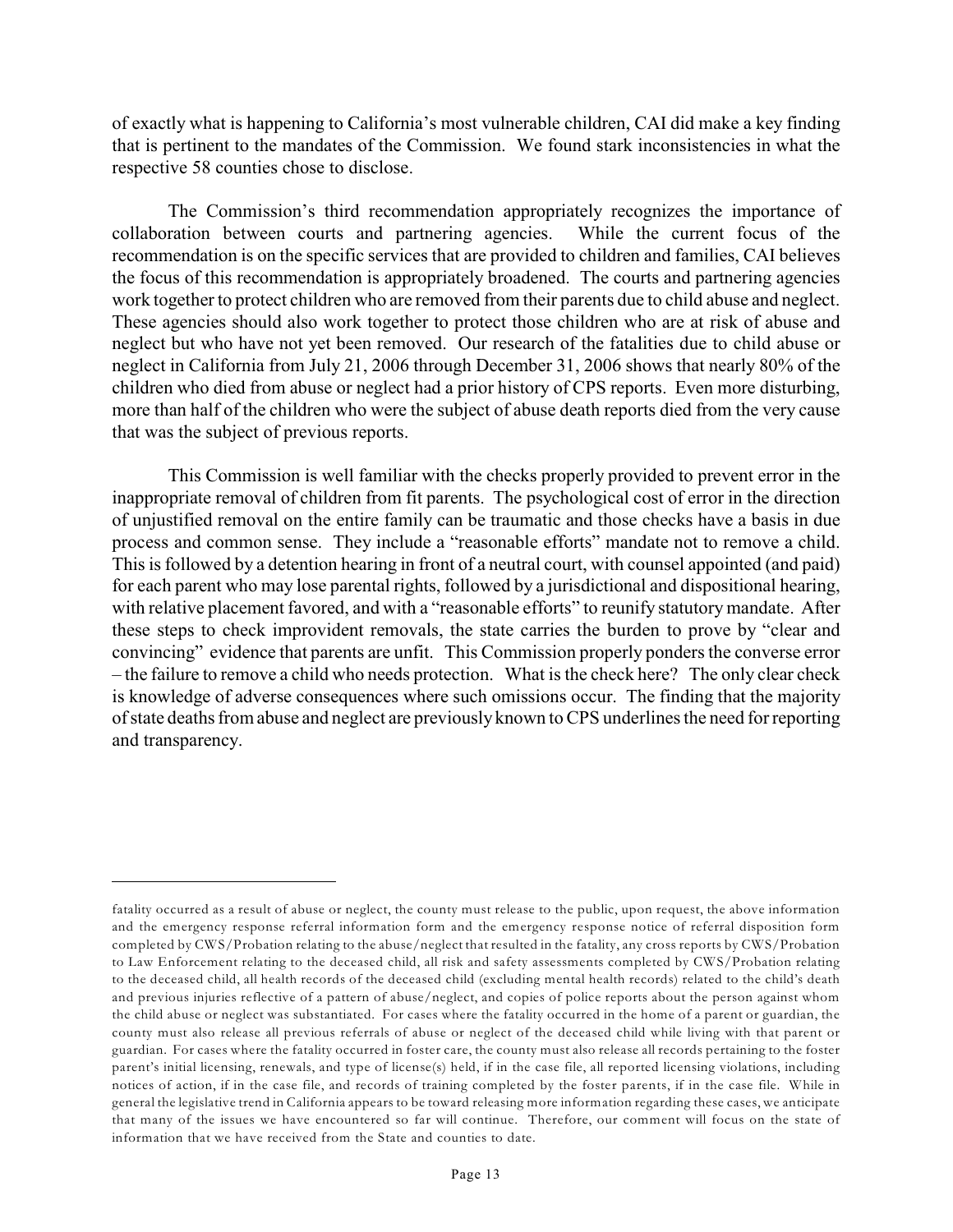While a recent survey of child abuse death reporting scored California as substantially improving from previous years,  $\frac{12}{12}$  it appears that there is no clear understanding by each of the 58 counties regarding exactly what data should be reported. For example, some counties released data on a fatality "due to child abuse and neglect" when the child died after being born prematurely due to drug exposure. However, not all counties reported this as a death due to child abuse and neglect. (In one of the largest counties in the state, no such death was reported and this simply defies all logic.) The most recent All County Letter on this subject, ACL 08-13, while outlining the changes to reporting policies pursuant to SB 39, does nothing to help clarify exactly what is to be considered by counties as a fatality "caused by abuse or neglect". Based on the important role accurate data can provide, coupled with the important role both the courts and partnering agencies play in protecting vulnerable children, CAI respectfully requests the Commission add a recommendation that:

i *The Judicial Council work together with the state Department of Social Services and local county agencies to promote the sharing and public disclosure of accurate and consistent information pertaining to child fatalities in foster care and child fatalities and near fatalities due to child abuse or neglect.*

#### **Main Recommendation 4 Resources and Funding**

CAI supports the Commission's recommendation that the Judicial Council, Congress, the Legislature, the courts, and partnering agencies should give priority to foster children and their families in the allocation and administration of resources, including public funding- federal, state, and local – and private funds from foundations that support children's issues. CAI would respectfully argue that requiring foster children to compete with monied interests will not yield proper prioritization. In a world of term limits and 1,200 registered lobbyists, a group without vote, campaign finance assets or influential lobbyists, will not obtain their proper share on the merits – assuming such merits are ethically informed. The correct posture for the state is to allocate what these children need in a special fund kind of structure, and then allocate politically remaining funds. The rationale for such a distinction is basic. We are the parents of these children. And this is what parents do. Such a procedure is the real test of family values commitment: How you treat your own children. These are not children who are "ours" in the sense they are Californians or Americans – these are children over whom we have legal jurisdiction. It is quite a different animal. They are literally "our" children. You provide for them first. You divide up what is left. They, not prison guards or the education of non-state children, or yacht tax loopholes, or the conduct of a primary election at \$75 million in February when one is already scheduled and budgeted four months later, all properly recede behind the import of providing for our own children. This Commission needs to say so, in no uncertain terms. And it needs to supplement that call with a willingness to subject its spending to the discipline and check of independent outcome measure. Finally, it needs to look hard at the funds available and properly allocated to foster children above all – especially as they emancipate – from the more than \$1.4 billion annually collected from Proposition 63's Mental Health Services Act.

<sup>&</sup>lt;sup>12</sup> See Emily Reinig, *State Secrecy and Child Deaths in the U.S.*, Children's Advocacy Institute (April 2008), available at www.caichildlaw.org.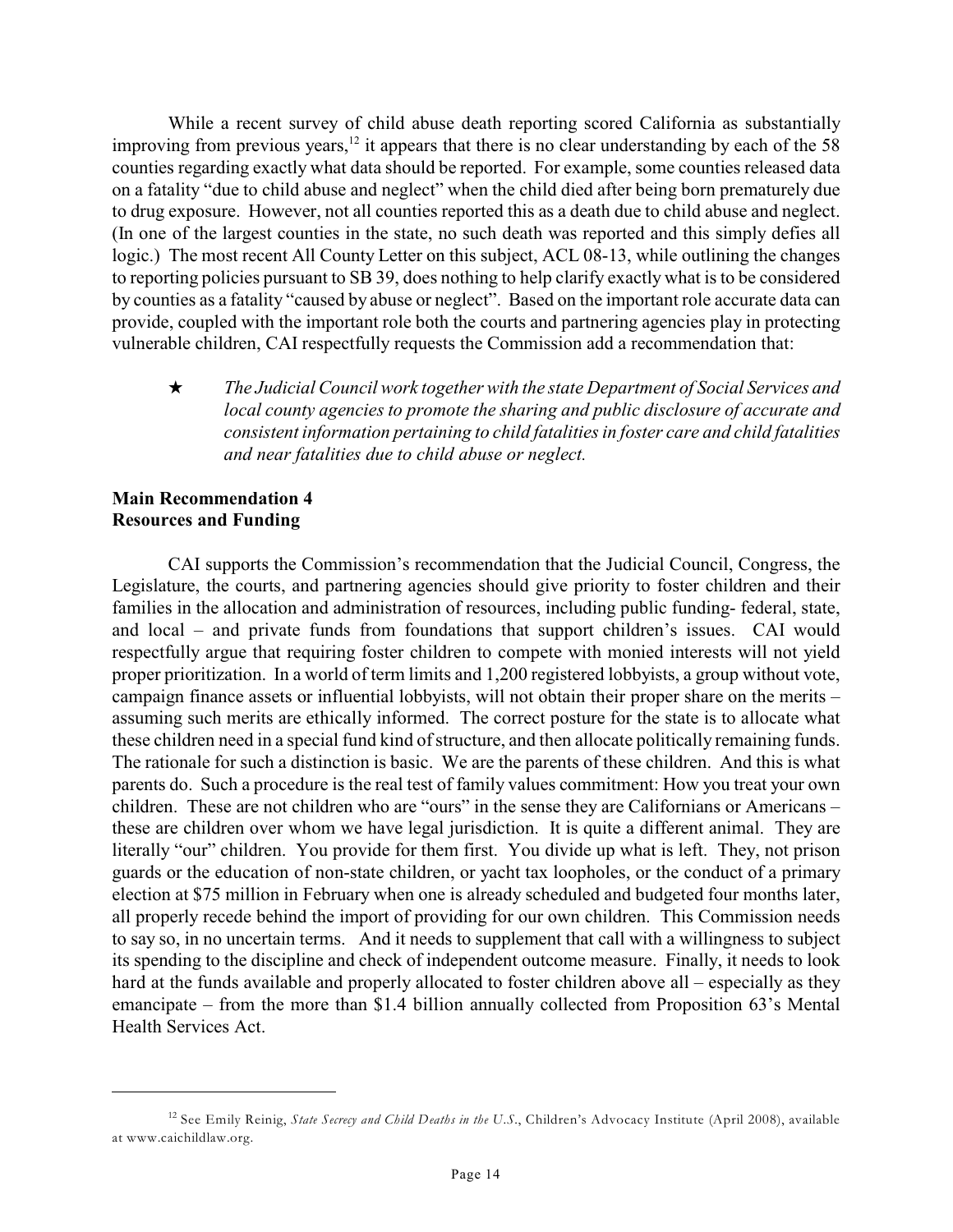#### **A. Family Foster Care Supply**

The Commission appropriately recognizes that it is important for funding to be allocated to evidence-based practices that lead to improved outcomes for foster children (Draft Recommendation 4A). A recommendation calling on the Judicial Council and the state Department of Social Services to work together to urge Congress, the state Legislature, and state and local agencies to increase funding and support for foster family homes is just the evidence-based type of improvement that should be specifically outlined by the Commission.

A recommendation to increase funding and support for foster family homes will not only improve the lives of foster children, but, it is a fiscally prudent recommendation as well. As discussed at length above, placements in group home placements are typically more expensive than those in foster family homes. Therefore, if the reimbursement rate paid to foster parents is not increased to enable more Californians to become foster parents, the state may expend funds unnecessarily simply because there is an insufficient supply of foster family homes.<sup>13</sup> There will also, then, be less funds to adequately train, monitor, and supervise foster parents who are already providing families for children in the foster care system.<sup>14</sup>

Based on the better outcomes for California's children along with the fiscally responsible nature of the proposal, CAI urges the Commission to add the following specific recommendation:

i *The Judicial Council and the state Department of Social Services work together to urge Congress, the state Legislature, and state and local agencies to increase funding and support for foster family homes by 40% immediately, and to arrange appropriate study of the immediate savings attributable to placing fewer children in group homes, and the long-term effects of adoptions and permanence.*

### **B. Transition to Adulthood Funding: Proposition 63**

Budgetary constraints seriously affect public spending for 2008-09 and state fiscal policy suggests a structural deficit that will likely recur. However, CAI notes that recently enacted Proposition 63 (the Mental Health Services Act (MHSA))<sup>15</sup> produces substantial revenue. Over \$2 billion in positive balance exists, with over \$1.4 billion in new revenue annually, almost double initial projections. This fund is part of an Act that includes "antisupplantation" provisions, meaning that it must be directed at new spending, not diverted into pre-existing mental health related spending. In addition, the Act delineated two priorities, prevention of mental health infirmity, and assistance into self-sufficiency of transition age youth (TAY). Of all of the populations eligible for such broad-based prevention/self-sufficiency funding from age 18 to 26, no population more

Jenna Leyton, *They Deserve a Family — Higher Foster Family Home Rates Could Lead to Better Outcomes, Including More* 13 *Adoptions, for California's Foster Children*, Children's Advocacy Institute (May 2007), available at [www.caichildlaw.org,](http://www.caichildlaw.org,) at p. 2, citing Dara Colwell, "Foster Freeze," *Metro* (October 12-18, 2000), available at http://www.metroactive.com/papers/metro /10.12.00/fosterparents-0041.html.

 $^{14}$  *Id.*, at 2.

<sup>&</sup>lt;sup>15</sup> Proposition 63 (2004), codified at Welf. & Inst. Code § 5813 *et seq*.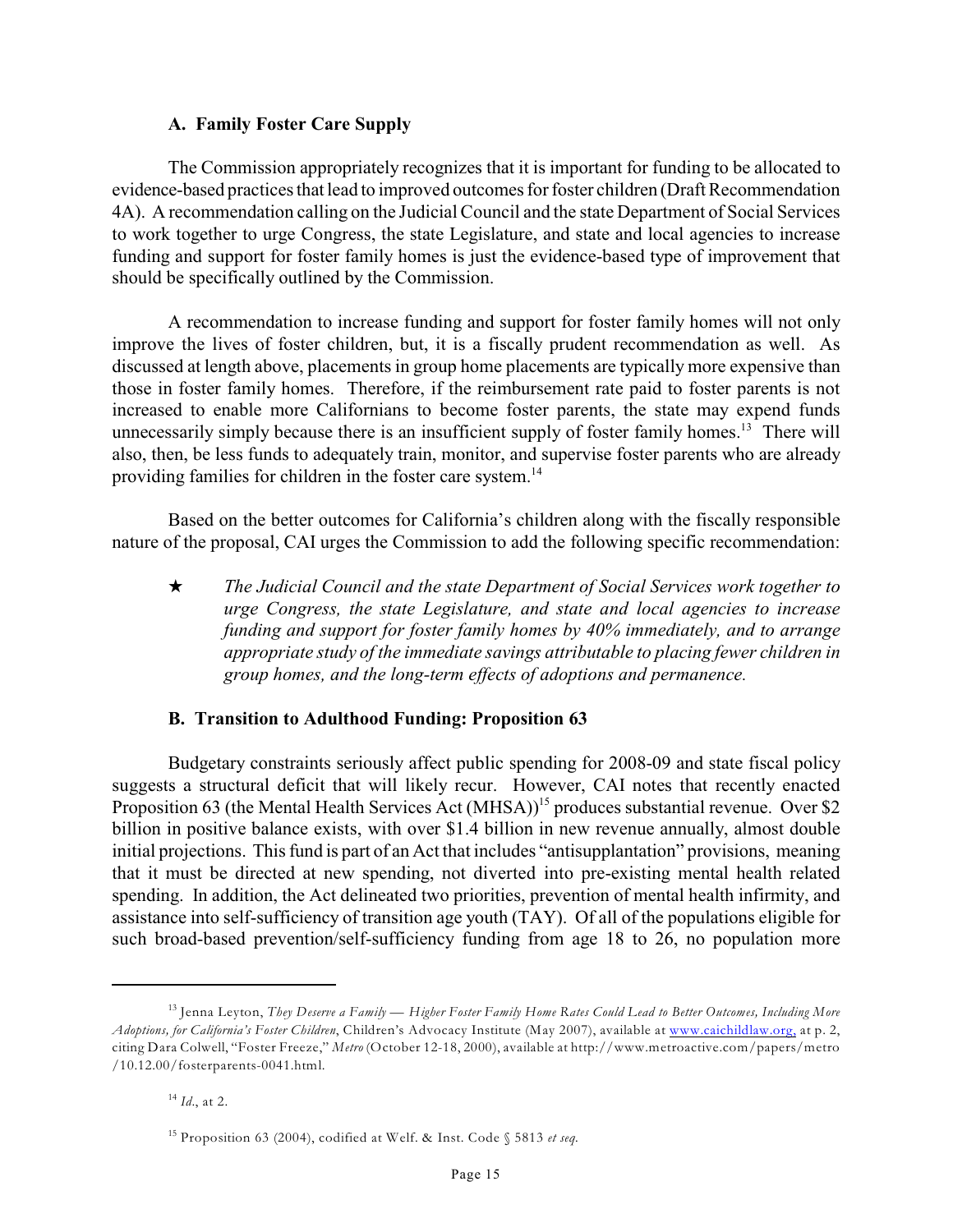warrants investment beyond emancipating foster youth. First, they have a mental health profile of clear vulnerability. They have lost their parents. Many are subject to foster care drift. They have been abused/neglected. The incidence of Post Traumatic Stress Disorder among emancipating foster youth exceeds any veteran group demographic.<sup>16</sup> Second, these are the children of the state, and their mental health and future warrants the highest priority for MHSA spending.

 An 8% set-aside of this fund would provide the \$45,000 median provided by private parents for their children post-18. CAI is studying the allocation decisions for MHSA funding at present. However, initial findings suggest that emancipating foster youth are receiving a very small portion of the Fund, and it is not committed to self-sufficiency funding for this most vulnerable group. The state commission allocates only a limited portion of this Fund and, although it has responded generously with many millions for higher education mental health in response to the Virginia Tech shooting publicity, it has not prioritized the state's own children. Most of this funding is allocated by commissions at the county level, where the existing mental health establishment has presence and voice, while foster care children do not.

CAI agrees with the Commission that "The Judicial Council, along with other branches of federal, state, and local courts, government, businesses, foundations, and community service organizations, should work together to establish a fund to provide foster youth with the money and resources they need to participate in extracurricular activities and programs to help make positive transitions to adulthood" (Draft Recommendation 4C).

CAI urges the Commission to clarify that this fund should also be available to foster youth after emancipation from the foster care system to help the youth make a positive transition to adulthood. The optimum solution for this Commission to embrace and advocate for is (a) a demand for an appropriate share of Proposition 63 MHSA funds by way of allocated statewide set-aside, and (b) the creation of a transition guardian mechanism – subject to a self-sufficiency plan and periodic court review. As explained at length above, the court would appoint such a guardian when the child turns 16, to prepare a plan approved by the court to take effect upon emancipation. This consistent, caring adult mentor would be answerable to the court and would administer and monitor the fund to help the youth transition to a successful and productive adult life. That guardian fund would include the \$45,000 to \$55,000 generic MHSA fund properly allocated to each emancipating foster child, plus funds from other sources (SSI, Guardian Scholar benefits, and other sources) to fold into a plan individualized by youth – and thus replicating closely what a responsible parent does to assure the fruitful future for a child.<sup>17</sup>

## i *The Judicial Council should request the State Commission on Proposition 63 to sponsor a legislative set-aside of 8% of the MHSA revenue for a fund for each*

<sup>&</sup>lt;sup>16</sup> See detailed documentation in *Expanding Transitional Services for Emancipating Foster Youth — An Investment in California's Tomorrow*, Children's Advocacy Institute (Jan. 2007), available at www.caichildlaw.org.

<sup>&</sup>lt;sup>17</sup> Current programs for emancipating foster youth (THP-Plus and federal Chafee money) amount to under \$12,000 per child, for those youth receiving these benefits. A set-aside of 8% of MHSA funds would produce about \$120 million annually. Added to the current THP Plus \$40 million would total \$160 million. The total to reach the median private parents contribute is \$220 million per annum. Another \$60 million could be found from other sources, including possible federal contribution where foster children choose the continued foster care coverage post-18.